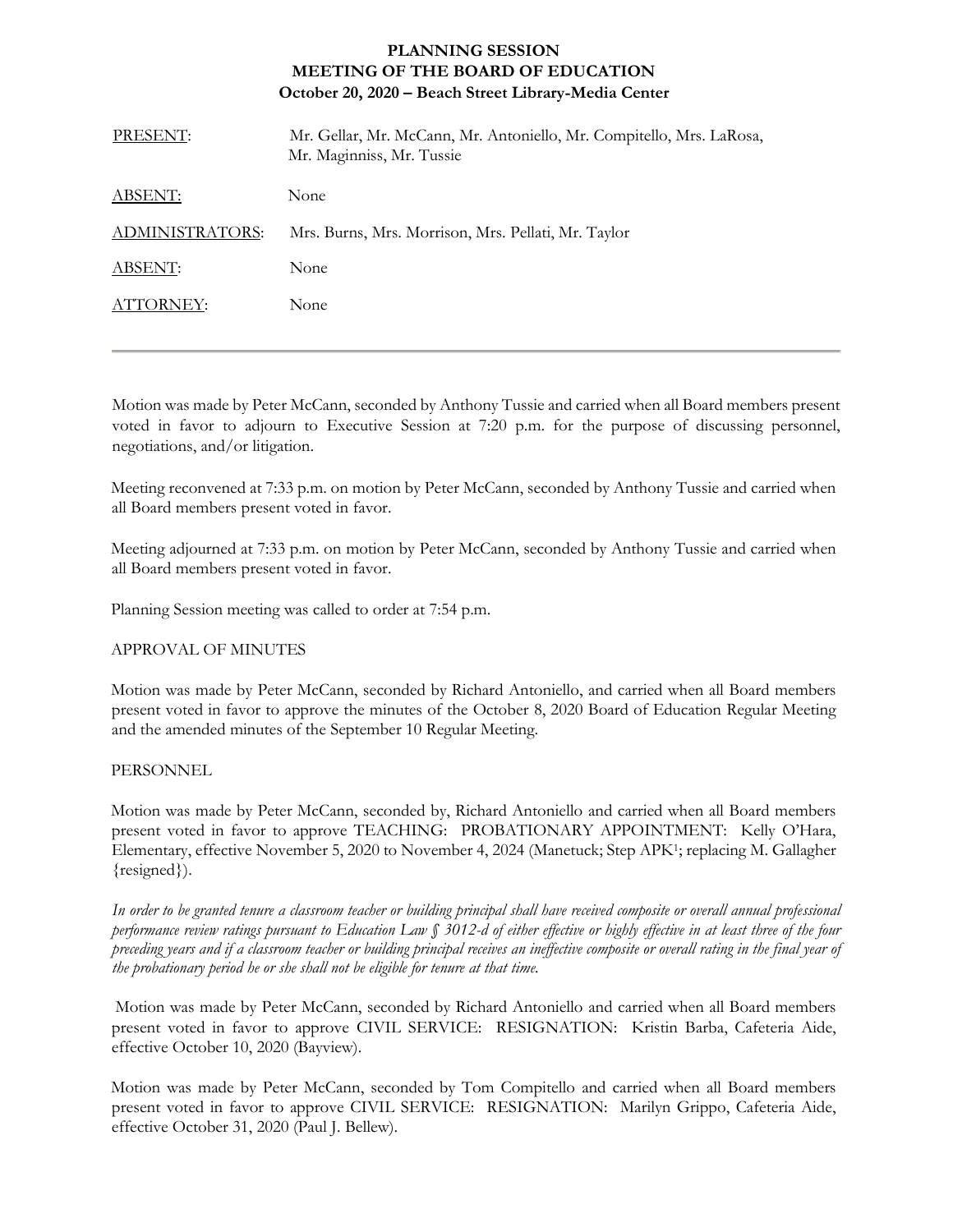Motion was made by Peter McCann, seconded by Tom Compitello and carried when all Board members present voted in favor to approve CIVIL SERVICE: RESIGNATION: Christine Kearney, School Lunch Manager, effective October 21, 2020 (District Office).

Motion was made by Peter McCann, seconded by Anthony Tussie and carried when all Board members present voted in favor to approve CIVIL SERVICE: PROBATIONARY APPOINTMENT: Sean McAleavey, Director of School Safety, effective November 4, 2020 (Districtwide; \$90,000; replacing B. McCray {resigned}).

Motion was made by Peter McCann, seconded by Anthony Tussie and carried when all Board members present voted in favor to approve CIVIL SERVICE: PROBATIONARY APPOINTMENT: Elizabeth Eppig, Cafeteria Aide, effective October 21, 2020 (Udall; Step 1; replacing D. Brites {Special Education Aide}).

Motion was made by Peter McCann, seconded by Anthony Tussie and carried when all Board members present voted in favor to approve CIVIL SERVICE: PROBATIONARY APPOINTMENT: Christine Kearney, Business Manager I, effective October 21, 2020 (District Office; \$120,000; new position).

Motion was made by Peter McCann, seconded by Anthony Tussie and carried when all Board members present voted in favor to approve CIVIL SERVICE: PROBATIONARY APPOINTMENT: Dawn Pizzuto, Cafeteria Aide, effective October 21, 2020 (Bayview; Step 1; replacing K. Barba {resigned}).

Motion was made by Peter McCann, seconded by Anthony Tussie and carried when all Board members present voted in favor to approve CIVIL SERVICE: CHANGE IN TITLE: Colleen Guimaraes, Security/Receptionist Paraprofessional, effective November 13, 2020 (Udall; Step 7; replacing P. Ford {retired}).

Motion was made by Peter McCann, seconded by Anthony Tussie and carried when all Board members present voted in favor to approve CIVIL SERVICE: LEAVE OF ABSENCE (paid) (pursuant to FEPSLA): Mary Perez, Cafeteria Aide, effective September 30, 2020 - October 29, 2020 (Manetuck).

Motion was made by Peter McCann, seconded by Anthony Tussie and carried when all Board members present voted in favor to approve CIVIL SERVICE: SUBSTITUTE CUSTODIAN (\$14.00/hr.): Kevin Tinelli, effective October 21, 2020.

Motion was made by Peter McCann, seconded by Anthony Tussie and carried when all Board members present voted in favor to approve OTHER: SUBSTITUTE TEACHER (\$130 per diem): Madeline Colucci, effective October 21, 2020, student teacher; Gabrielle Mescia, effective October 21, 2020.

Motion was made by Peter McCann, seconded by Anthony Tussie and carried when all Board members present voted in favor to approve OTHER: MENTOR PROGRAM 2020-2021: Mentor (\$1,020 stipend, pro-rated) Monica Elgut (Ryan Licht, World Languages).

Motion was made by Peter McCann, seconded by Anthony Tussie and carried when all Board members present voted in favor to approve OTHER: SUBSTITUTE TEACHING ASSISTANT (\$85 per diem): \*Deborah Belgiorno, effective October 21, 2020.

Motion was made by Peter McCann, seconded by Anthony Tussie and carried when all Board members present voted in favor to approve OTHER: DRIVER EDUCATION 2020-2021: Tim Horan, Director - \$150 additional stipend per session; Dorothy Rabin, Secretary - \$100 additional stipend per session.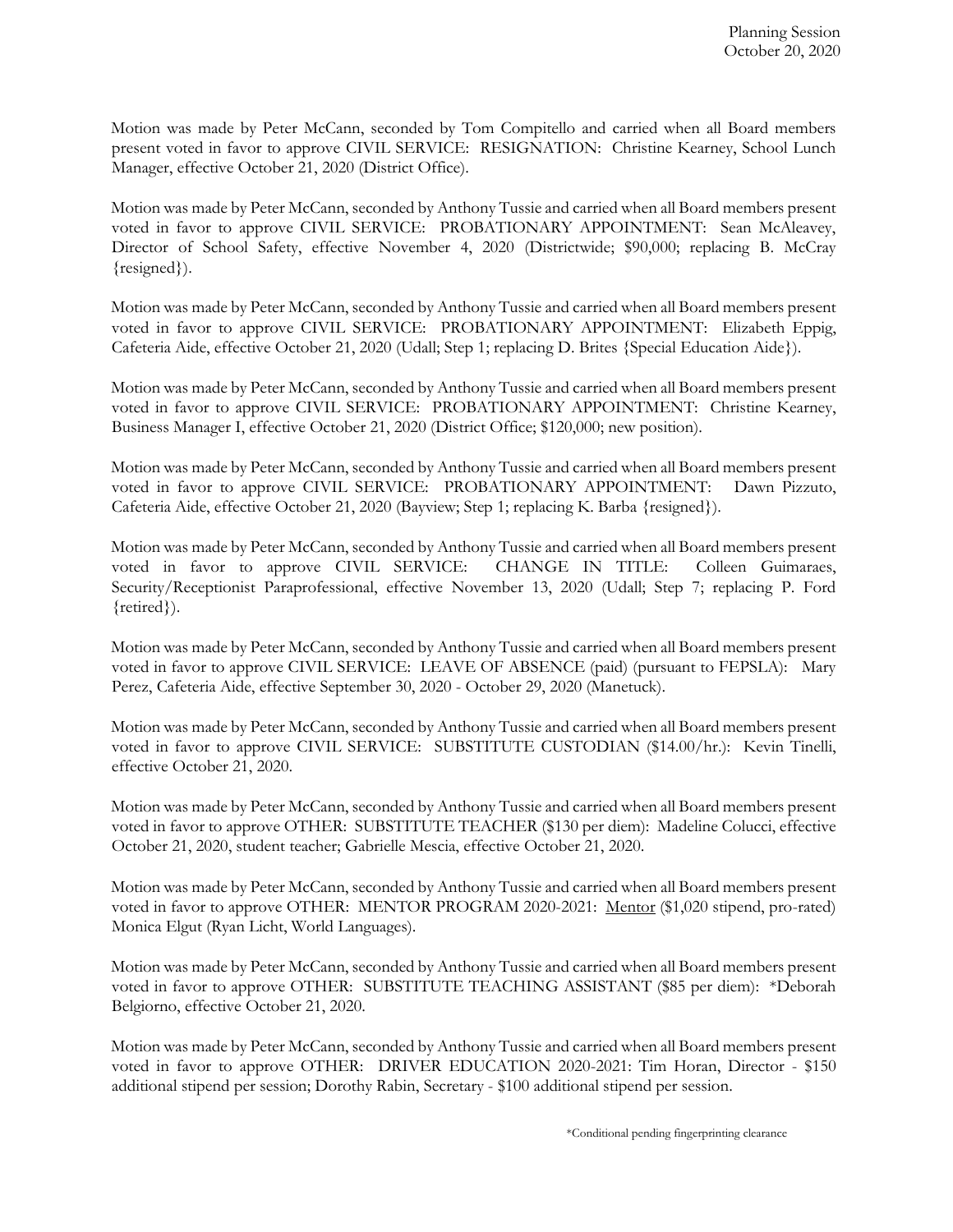Motion was made by Peter McCann, seconded by Anthony Tussie and carried when all Board members present voted in favor to approve OTHER: INTRAMURAL STAFF 2020-2021:

| George Botsch     | Vanessa Lillis   | Thomas Powers    |
|-------------------|------------------|------------------|
| Brian Cameron     | Vincent Luvera   | Colleen Reilly   |
| John Denninger    | James McManus    | Jeremy Robertson |
| James Dooley      | Steve Mileti     | Beth Sherwood    |
| Kristin Doherty   | Melinda Monahan  | Deborah Throo    |
| Nicholas Grieco   | Joseph Nicolosi  | Anthony Yuli     |
| Josephine Hassett | Joanne Orehowsky |                  |
| James Klimkoski   | Edward Pieron    |                  |

Motion was made by Peter McCann, seconded by Annmarie LaRosa and carried when all Board members present voted in favor to approve updated resolution re: certification of qualified Lead Evaluators and evaluators of teachers having successfully completed the training requirements. (resolution in supplemental file).

Motion was made by Peter McCann, seconded by Anthony Tussie and carried when all Board members present voted in favor to approve WITA Memorandum of Agreement re: attendance recording.

Motion was made by Peter McCann, seconded by Anthony Tussie and carried when all Board members present voted in favor to approve resolutions:

- 1. Funding for fiscal year ended June 30, 2020 from Unassigned Fund Balance.
- 2. Receipt of Independent Auditors Report for year ended June 30, 2020.

Be it resolved, that the Board of Education hereby authorizes funding for the fiscal year ended June 30, 2020 from Unassigned Fund Balance as follows:

- To the Reserve sub-fund for Teachers' Retirement Contribution System an amount not to exceed 900,000,
- $\triangleright$  To the Reserve for Employee Retirement Contribution an amount not to exceed \$1,500,000
- $\triangleright$  To the Reserve for Unemployment an amount not to exceed \$400,000
- To the Capital Reserve an amount not to exceed \$2,000,000

 Be it resolved, that the Board of Education of the West Islip Union Free School District acknowledges receipt of the Independent Auditors Report for the year ended June 30, 2020 from R.S. Abrams & Co., LLP.

Motion was made by Peter McCann, seconded by Anthony Tussie and carried when all Board members present voted in favor to approve 2020-2021 contract: Health Source Group, Inc. Consultant Services Contract.

Motion was made by Peter McCann, seconded by Anthony Tussie and carried when all Board members present voted in favor to adjourn to Executive Session at 8:16 p.m. for the purpose of discussing personnel, negotiations, and/or litigation.

Meeting reconvened at 8:40 p.m. on motion by Peter McCann, seconded by Anthony Tussie and carried when all Board members present voted in favor.